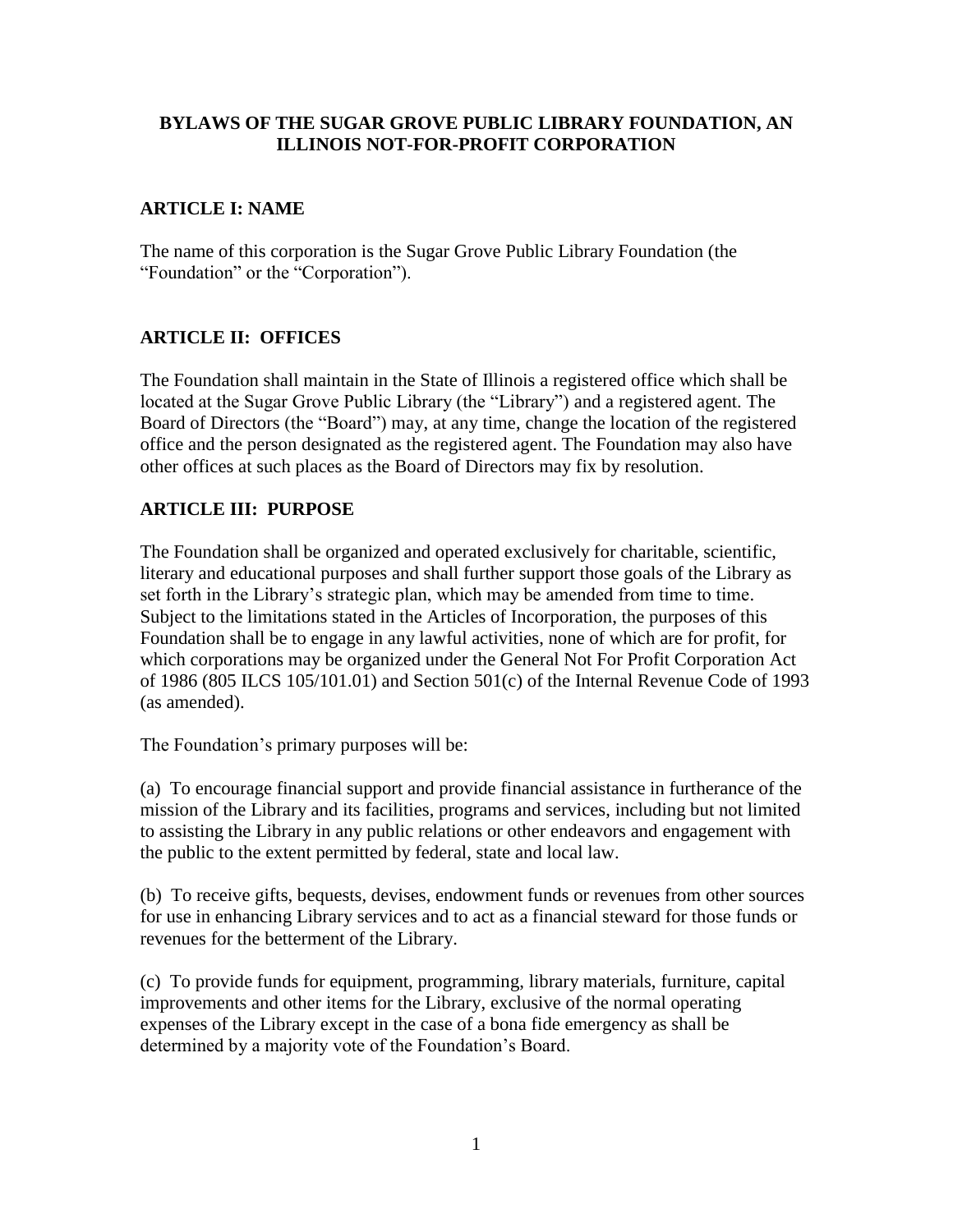(d) To solicit, maintain and invest donations, bequests and other monetary gifts provided to the Foundation for the benefit of the Library.

Notwithstanding the foregoing, the Foundation and the Library shall enter into a mutual agreement on a basis to be determined by both parties regarding the investment, distribution or transfer of any donations, bequests, or other gifts made to the Foundation for the benefit of the Library and regarding any public or media relations services the Foundation may provide to the Library during the term of said agreement.

(e) To allocate money received by it for operating expenses of the Foundation.

The Foundation shall not directly provide library or other services to the public and is not a public body pursuant to the Illinois Open Meetings Act nor the Illinois Freedom of Information Act.

## **ARTICLE IV: MEMBERSHIP**

All corporate powers shall be executed by and under authority of, and the business affairs of the Foundation shall be managed by the direction of its Board of Directors. The Corporation shall have no members. However, the Board of Directors, by a majority vote, may recognize contributions to the Corporation or the Library by an appropriate certificate of recognition which may designate the donor as an Honorary Member of the Foundation. Such designation shall be honorary and shall not create a class of membership nor confer any property or voting rights.

# **ARTICLE V: BOARD OF DIRECTORS**

Section 1. General Powers; Duties: The affairs of the Foundation shall be managed by its Board of Directors.

Section 2. President: The Board of Directors shall elect a President to conduct meetings and perform other duties imposed on him/her by these bylaws.

Section 3. Number: The number of voting Board of Directors may vary between a minimum of five (5) and a maximum of eleven (11) the exact number of which shall be fixed from time to time by resolution of the Board of Directors, provided that no decrease in number shall have the effect of shortening the term of any incumbent or reducing the number of voting Directors to less than five (5) or to electing more than eleven (11). The membership of the Board of Directors shall include at a minimum:

(a) The director of Library, who shall be a non-voting member.

(b) One (1) member of the Library Board of Trustees (the "Board of Trustees"), to be appointed by the Library Board of Trustees.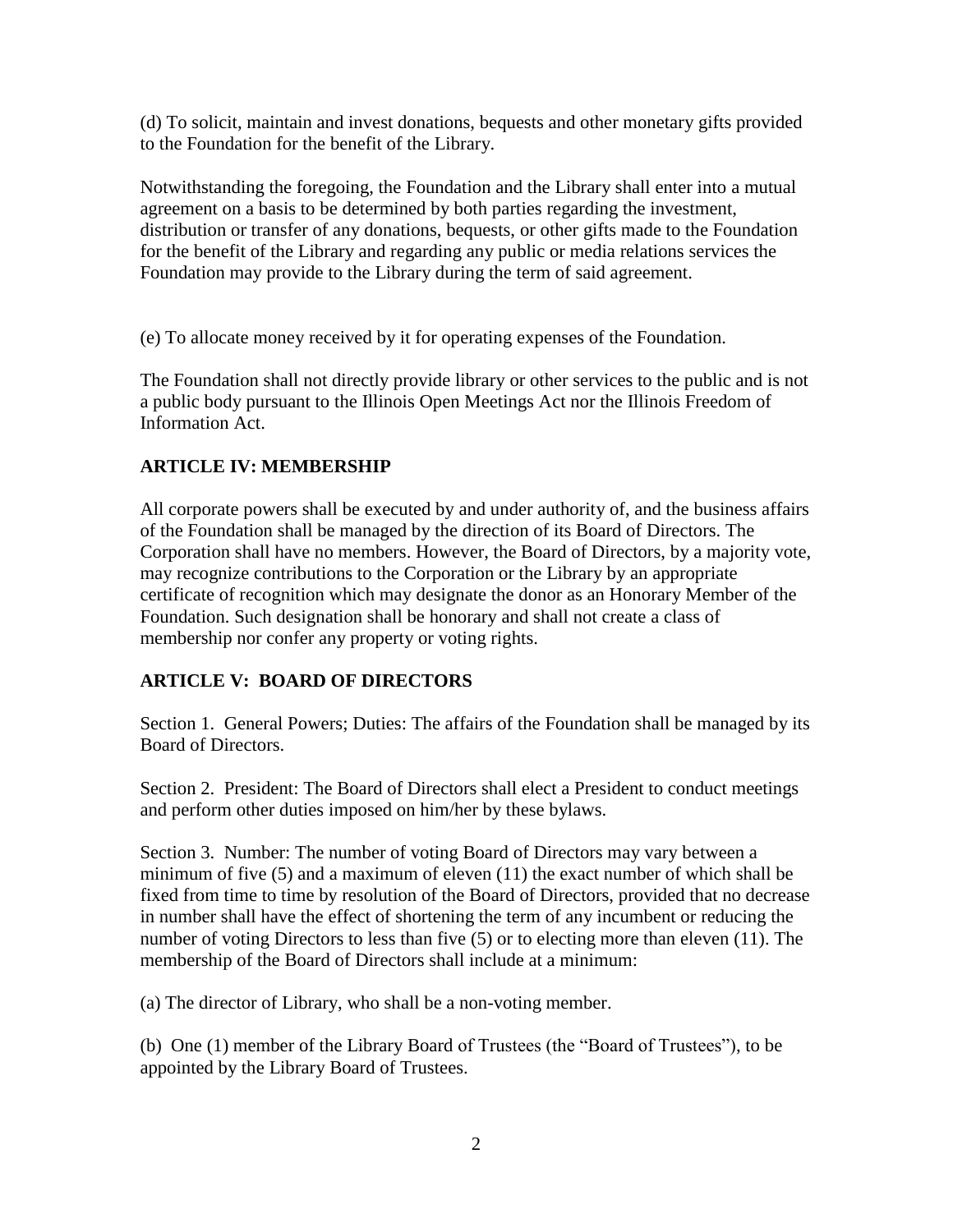(c) One (1) member of the Friends of the Library (the "Friends"), to be appointed by the membership of the Friends of the Library.

(e) A minimum of three (3) other persons from public at large and who will include at least one (1) person residing within the limits the Library's service area.

Section 4. Term: The term of office of a member of the Board of Directors shall be as follows:

(a) Upon the first annual election of directors, the Directors shall be divided by lot into three classes, the first class to serve a term of one (1) year, the second class to serve a term of two (2) years, and the third class to serve a term of three (3) years. Each such Director shall hold office for the term for which he/she is elected; subsequent terms shall be for three (3) years, except those elected to fill a vacancy left by a former Director. If and when additional voting memberships in the board are created, the three (3) classes shall be balanced in numbers so far as may be feasible.

Prior to the first annual election, the incorporators shall serve as the Directors.

(b) The Board of Directors shall elect its own members, except that a Board member shall not vote on her/his own position and subject to those appointed positions as set forth above in Section 3.

(c) A Director may hold a Board position for a maximum of two (2) full three (3) year terms. Such a person may be elected to a new term after a period no less than one (1) year or to fill a vacancy for an unexpired term after a period no less than six (6) months.

(d) Despite the expiration of a term, a Director shall continue to serve until a successor is elected to fill the position or until there is a decrease in the size of the Board.

Section 5. Removal: Any Director may be removed, with or without cause, at a meeting called for that purpose, by a vote of 2/3 of the Directors then in office.

Section 6. Vacancies: Vacancies on the Board of Directors and newly created Board positions will be filled by a majority vote of the number of Board members then on the Board of Directors.

Section 7. Quorum and Action; Electronic Participation: A quorum at a Board meeting shall be a majority of all Board members in office immediately before the meeting begins. If a quorum is present, action is taken by the affirmative vote of a majority of directors present. Where the law requires the affirmative vote of two thirds majority of Directors in office to amend the Articles of Incorporation, to sell assets not in the regular course of business, to merge, or dissolve, such action is to be taken by that majority as required by law.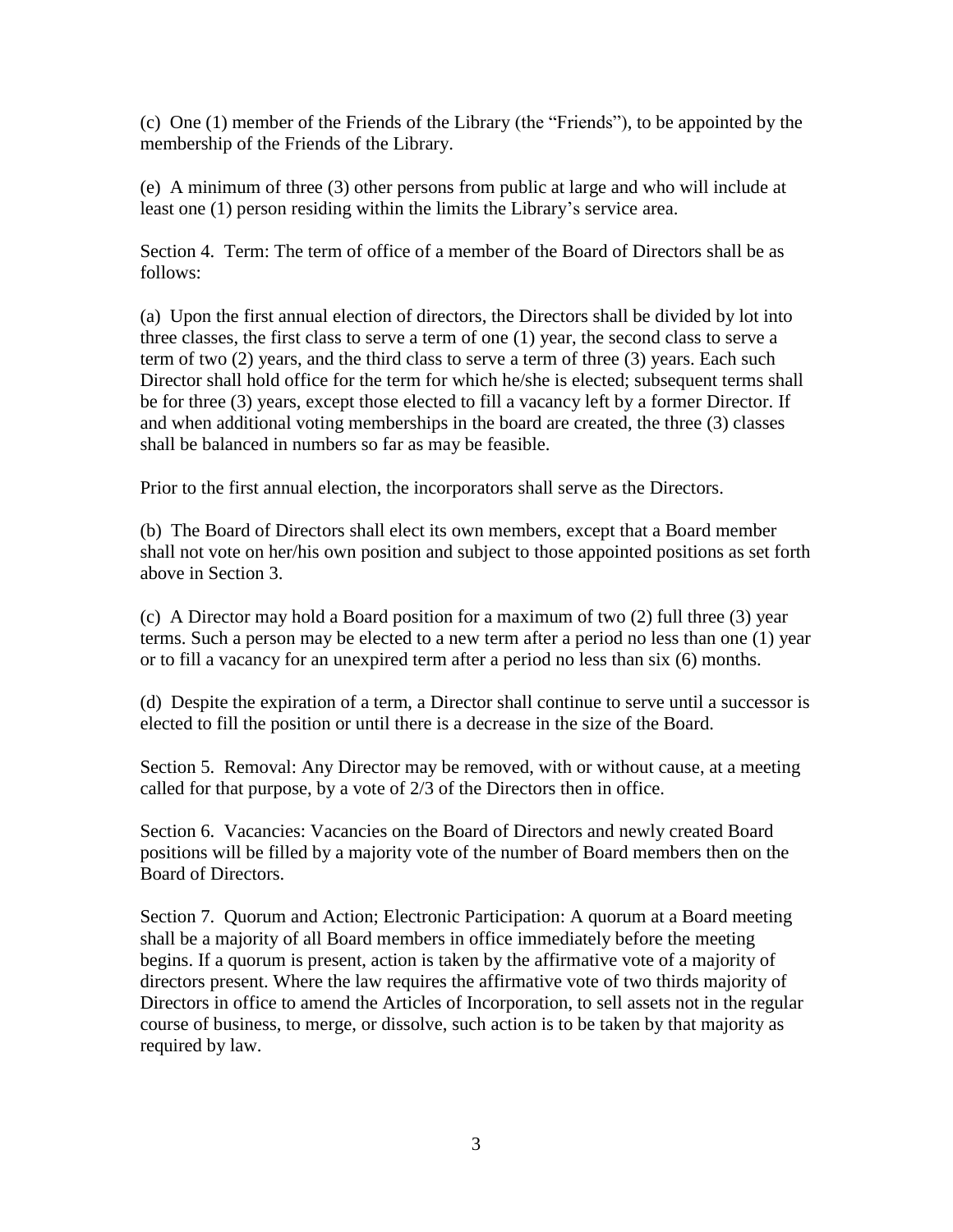Any Director may participate through electronic means, including, but not limited to, teleconference or videoconference, provided that all members of the Board of Directors can communicate directly with the Director participating electronically. Any Director participating electronically shall be deemed present for the purposes of determining a quorum and shall have all the same voting rights as those members who are physically present at any meeting.

Section 8. Annual Meeting. An annual meeting of the Board of Directors shall be held at the Library as determined by the Board.

Section 9. Regular Meetings. Regular meetings of the Board of Directors shall be held at the time and place to be determined by the Board of Directors. No written notice of the date, time, place, or purpose of these meetings is required.

Section 10. Special Meetings. Special meetings of the Board of Directors may be held at the time and place whenever called by the President or any three (3) or more Directors. Notice of such meetings, describing the date, time, place, and purpose of the meeting, shall be delivered to each Board member personally or by telephone, mail or electronic mail, not less than three (3) days prior to the special meeting. Attendance of a Director at any meeting shall constitute a waiver of notice of such meeting, except where the Director attends a meeting for the purpose of objecting to the transaction of any business because the meeting is not lawfully called or convened. Neither the business to be transacted nor the purpose of any meeting of the Board of Directors need to be specified in the notice or any waiver of notice of such meeting.

Section 11. No Salary. Board members shall not receive any salaries for their services. Board members may be reimbursed for qualifying Foundation and or Library expenses up to \$2,000 annually. All reimbursements must be approved prior to expenditure by any member. Board members seeking reimbursement must provide receipts for any expenditures.

Section 12. Action by Written Consent. Any action required or permitted by the Articles of Incorporation, Bylaws, or laws of the State of Illinois to be taken at a meeting of the Directors of the Corporation may be taken without a meeting if a consent, in writing, setting forth the action to be taken, shall be signed by all of the Directors entitled to vote with respect to the subject matter thereof. Such consent shall have the same force and effect as a unanimous vote and may be described as such.

### **ARTICLE VI: COMMITTEES**

Section 1. Executive Committee. The Board of Directors, by resolution adopted by a majority of the Directors in office, may designate and appoint an Executive Committee which shall consist of five voting Directors, including the Foundation President, Vice President, Secretary, the Treasurer, one Director at Large and the Library Director, who shall be a non-voting member. The Executive Committee shall have and exercise such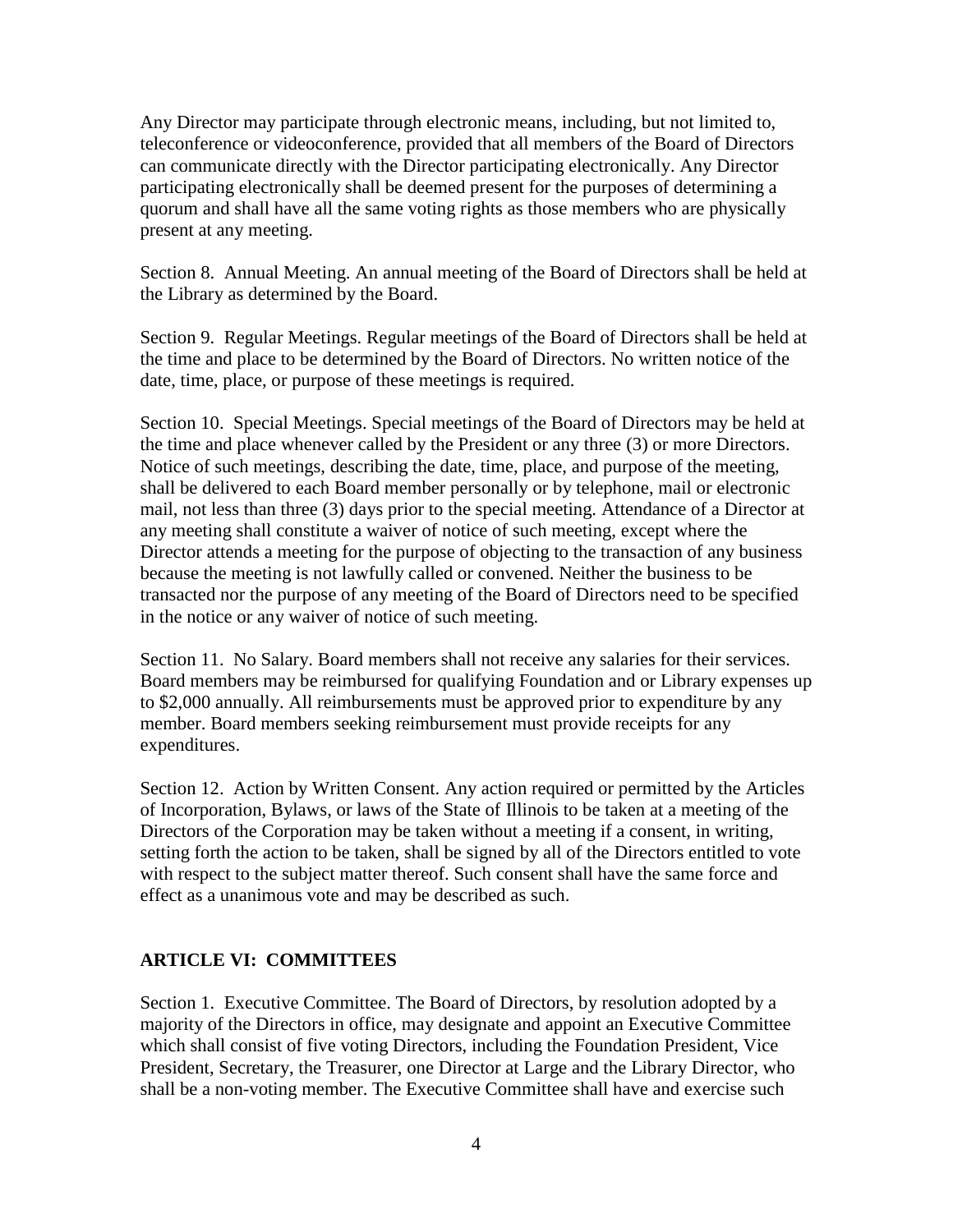authority of the Board of Directors in the management of the Corporation as may be specified in said resolution; provided, that no such Committee shall have the authority to amend, alter, or repeal any Bylaws of Articles of Incorporation; to elect, appoint, or remove any committee member, Director, or other officer; to merge, consolidate, liquidate or otherwise reorganize the Corporation; to sell, lease, exchange, or encumber all or substantially all of the assets of the Corporation or amend or repeal any resolution of the Board of Directors unless expressly authorized to do so by such resolution. The designation and authority shall not operate to relieve the Board of Directors or any individual Director of any responsibility imposed upon it or him/her by law. Actions of the Executive Committee shall be recorded in minutes which shall be distributed promptly to all of the members of the Board of Directors.

Section 2. Other Committees. The Board of Directors may establish such other committees as it deems necessary and desirable. Such committees shall be advisory.

Section 3. Quorum and Action. A quorum at a committee meeting exercising Board functions shall be a majority of all Committee members in office immediately before the meeting begins. If a quorum is present, action is taken by an affirmative vote of a majority of Directors present or participating electronically.

### **ARTICLE VII: OFFICERS**

Section 1. Titles. The officers of this Corporation shall be the President, a Vice President, a Secretary, a Treasurer (each of who must be a Director of this Corporation), and such other officers and assistant officers as may be deemed necessary by the Board of Directors, each of who shall be annually elected by the Board of Directors, and shall serve until his/her successor is duly elected and qualified. Any two (2) or more offices may be held by the same person, except the offices of President and Secretary. In addition to the powers and duties specified, below, the officers shall have powers and perform such duties as the Board of Directors may prescribe.

Section 2. President. The President shall be the executive officer of the Corporation, shall preside at all meetings of members, shall have responsibility for the general management of the Corporation, and shall see that all orders and resolutions of the Board of Directors are carried into effect. The President shall have any of the powers and duties as may be prescribed by the Board of Directors.

Section 3. Vice President. In the absence or disability of the President, the Vice President shall act as President.

Section 4. Secretary. It shall be the duty of the Secretary to keep records of the proceedings of the Foundation Board of Directors and, when requested by the President to do so, to sign and execute with the President all deeds, bonds, contracts, and other obligation or instrument in the name of the Corporation. Keep a log containing the name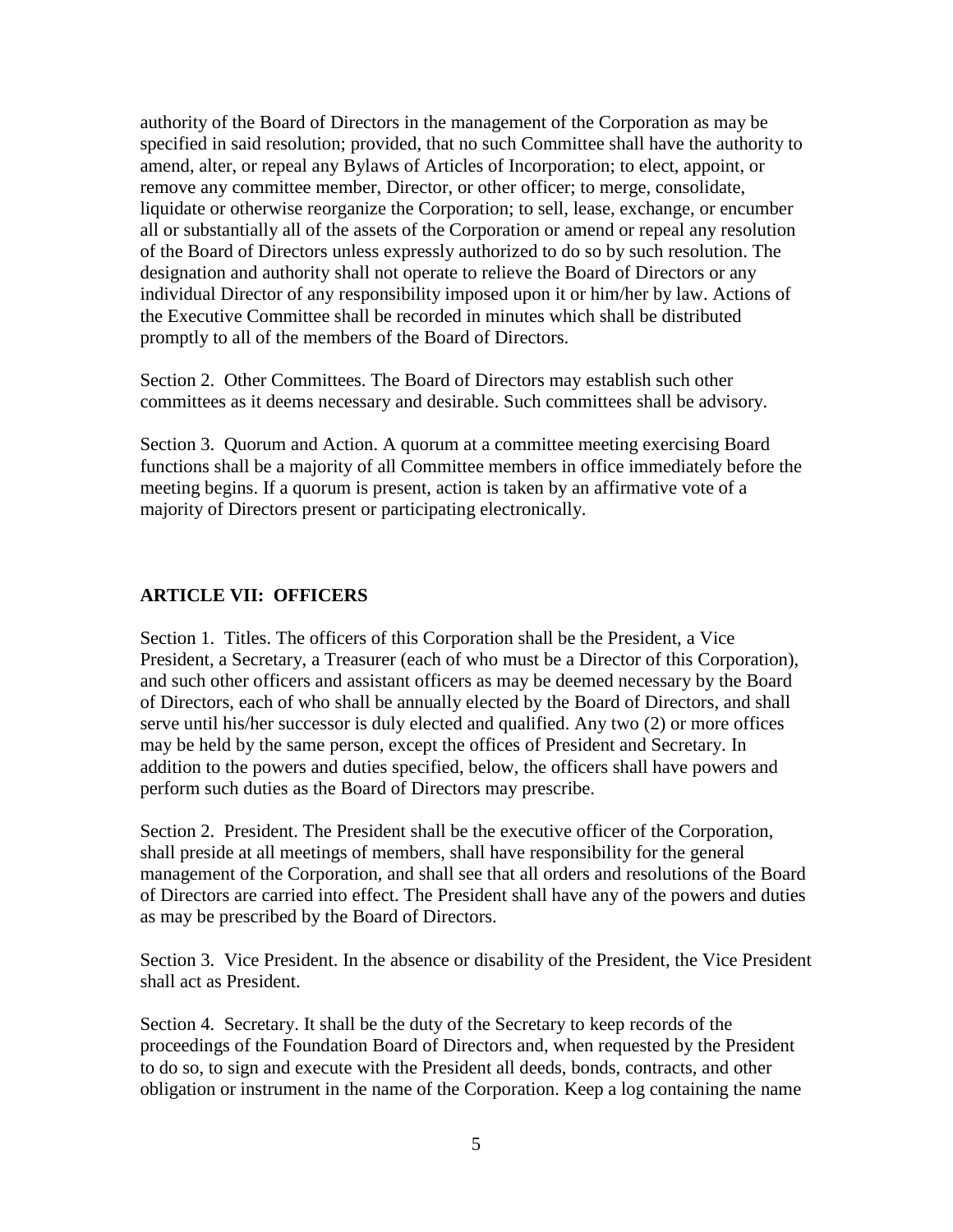and address of all members and Directors of the corporation, inclusive of term start date and term ending date. The Secretary shall maintain the corporate seal, as applicable. Keeping all records in an accessible location, whether digital or paper.

Section 5. Treasurer. The Treasurer shall maintain and review financial records and report it to the board from time to time. He/she shall cause to be deposited all funds and other valuable effects of the corporation in such depositories as may be designated by the Board of Directors. In general, he/she shall perform all of the duties incident to the office of Treasurer.

Section 6. The Director at Large shall work closely with Treasurer and Secretary, in the absence or disability of either the Treasurer or Secretary, the Director at Large shall act as the absent Officer. The Director at Large shall have any of the powers and duties as may be prescribed by the Foundation Board of Directors.

Section 7. Election. The Board of directors shall elect the officers to serve one (1) year terms

Section 8. Vacancies. Vacancies in any office arising from any cause shall be filled by the Board of Directors at any regular or special meeting.

Section 9. Compensation. All officers shall serve without compensation.

Section 10. Removal. Any officer elected or appointed may be removed by a majority of the full Board of Directors whenever in its judgment the best interests of the Corporation will be served thereby.

### **ARTICLE VII: ADMINISTRATIVE AND FINANCIAL PROVISIONS**

Section 1. Fiscal Year. The fiscal year of the corporation shall be the period from July 1to and including June 30 of the following year.

Section 2. Loans prohibited. No loans shall be made by the Corporation to or from any officer, Director or member.

Section 3. Corporate Seal. The Secretary shall maintain the corporate seal, as applicable.

Section 4. Books and Records. The Corporation shall keep current and complete books and records of account and minutes of the proceedings of its Board of Directors and committees having any of the authority of the Board of Directors.

Section 5. Amendment of Bylaws. These bylaws may be amended or repealed, and new bylaws adopted, by the Board of Directors by a two-thirds (2/3) affirmative vote of all Directors present, if a quorum is present. Prior to the adoption of the amendment, each Board member shall be given at least three (3) days notice of the date, time, and place of the meeting at which the proposed amendment is to be considered, and the notice shall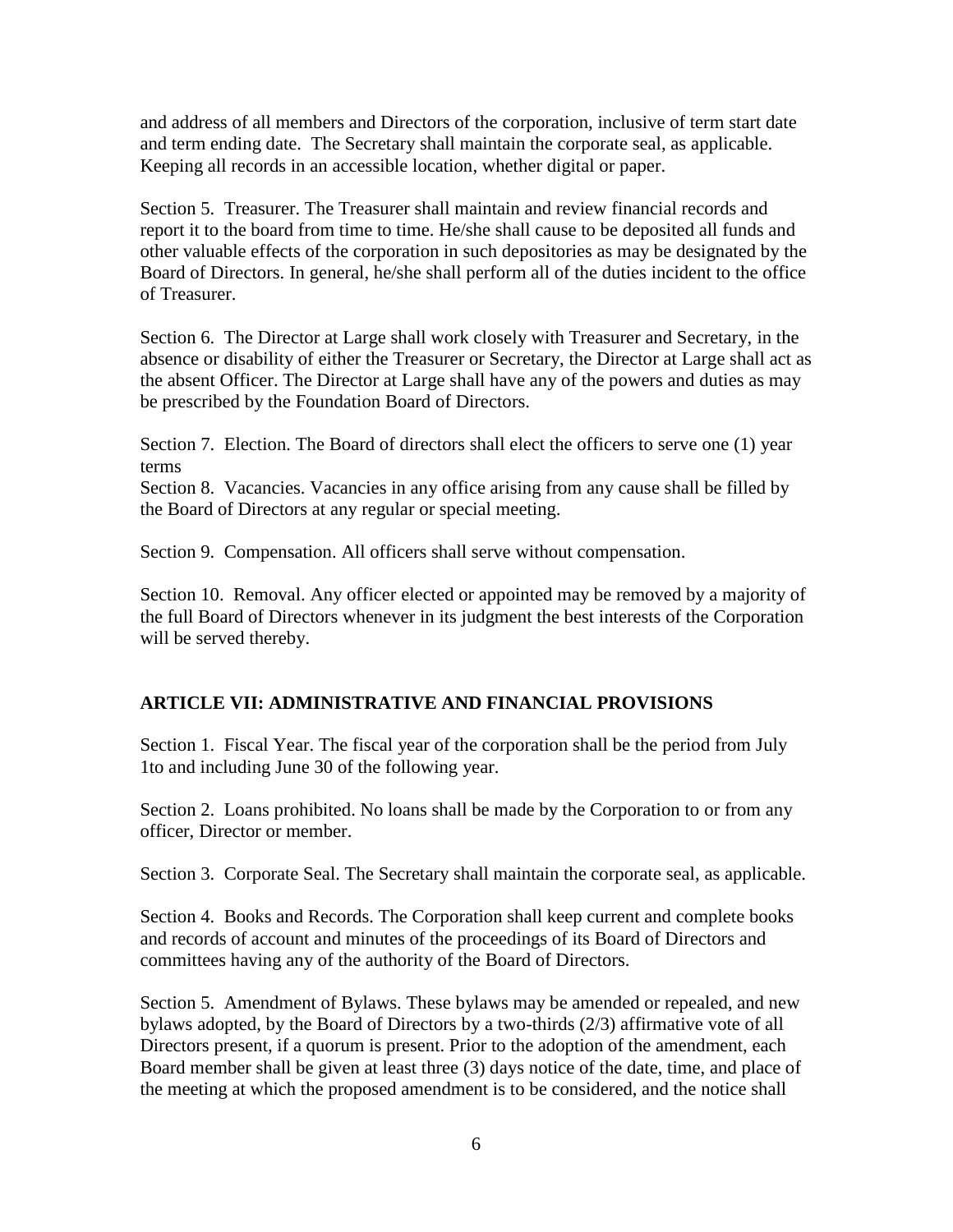state that one of the purposes of the meeting is to consider a proposed amendment to the bylaws and shall contain a copy of the proposed amendment.

Section 6. Annual Report with Audit. An Annual Report shall be prepared annually and provided to the Board of Trustees of the Library. A financial audit shall be performed only as and in accordance with Illinois law.

Section 7. Rules of Procedure. The rules of procedure at meetings of the Board of Directors of the Corporation shall be the rules contained in Robert's Rules of Order on Parliamentary Procedure, as amended, so far as applicable and when not inconsistent with these Bylaws, the Articles of Incorporation, or any resolution of the Board of Directors.

Section 8. Contracts, Checks, Deposits, and Funds

- (a) Contracts: The Board of Directors may authorize any officer or agent to enter into any contract or execute and deliver any instrument in the name of and on behalf of the Foundation, and such authority may be general or confined to specific instances.
- (b) Checks, Drafts, Etc. All checks, drafts, or orders for the payment of money, notes or other evidences of indebtedness issued in the name of the Foundation shall be signed by such officer or agent of the Foundation and in such manner as shall from time to time be determined by resolution of the Board or Directors. In the absence of such determination by the Board, such instruments shall be signed by the President, Vice President or Treasurer.
- (c) Deposits. All funds of the Foundation shall be deposited from time to time to the credit of the Foundation in such banks, trust companies, or other depositories as the Board may select.
- (d) Gifts. The Board may accept on behalf of the Foundation any contribution, gift, bequest, or devise for the general or specific purposes of the Foundation or the Library. Notwithstanding the foregoing, and to the extent permitted by law, the Foundation shall be permitted to expend funds and enter into contracts and take any and all necessary action in the event that the Library seeks to present a referendum for funding, bonds, or any Library related referendum. Said expenses shall specifically include costs and expenses associated with undertaking a public relations campaign, to the extent permitted by law.

Section 9. Audits. The Foundation shall engage the services of an auditor and have an audit performed if and when required by applicable law.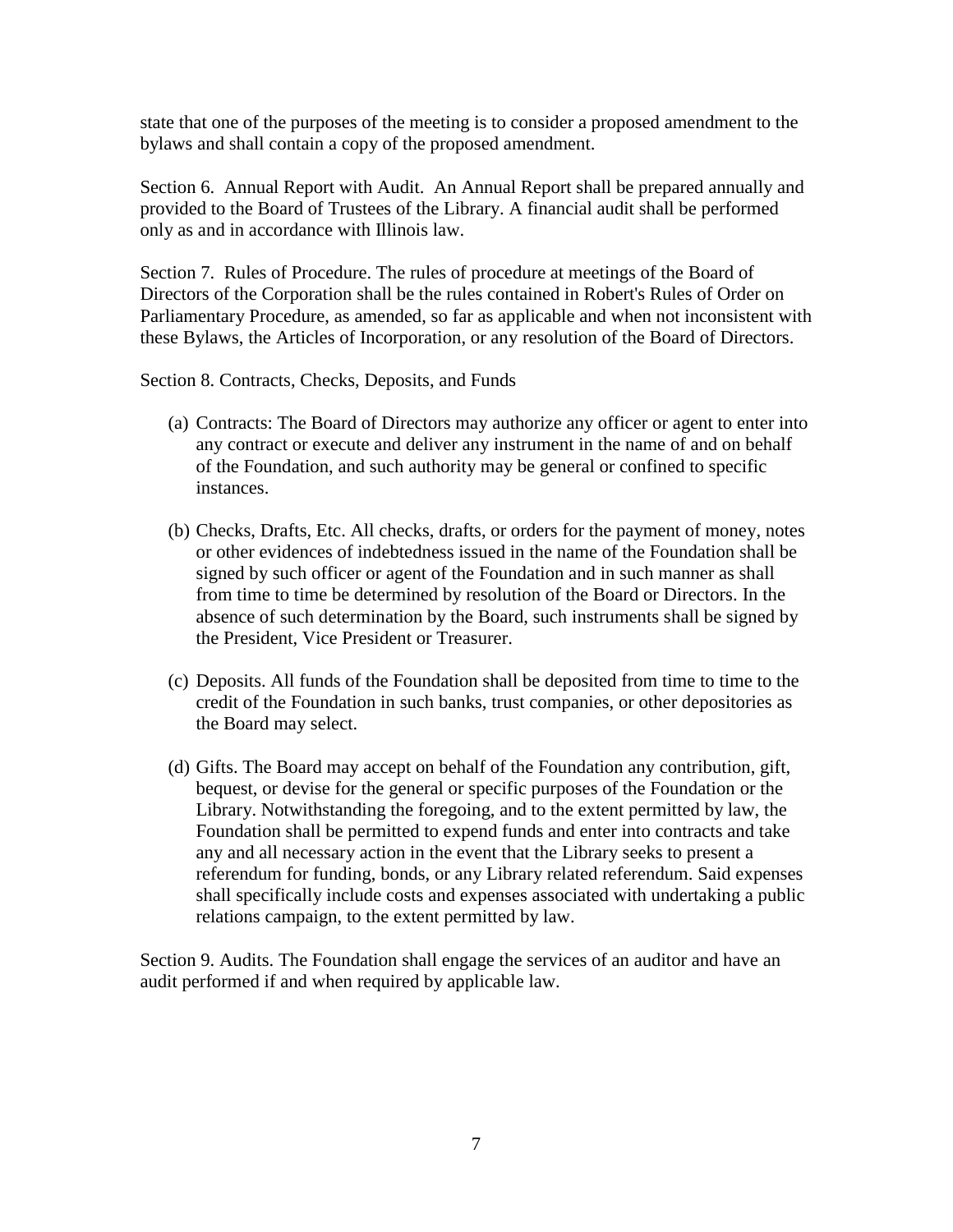#### **ARTICLE VIII: MISCELLANEOUS**

Section 1. Prohibited Activity. No part of the earnings of the Corporation shall inure to the benefit of, or be distributable to, its directors, officers, or other private persons, except that the Corporation shall be authorized and empowered to pay reasonable compensation for services rendered and to make compensation for services rendered and to make payments and distributions in furtherance of the purposes set forth above. No substantial part of the activities of the Corporation shall be the carrying on of propaganda or otherwise attempting to influence legislation except to benefit the Library and its interest, to the extent permitted by applicable law. The Corporation shall not participate in or intervene in (including publishing or distribution of statements) any political campaign on behalf of or in opposition to any candidate for public office. Notwithstanding any other provisions of these articles, the corporation shall not carry on any other activities not permitted to be carried on by a corporation exempt from federal income tax under Section  $501(c)(3)$  of the Internal Revenue Code or the corresponding section of any future federal tax code.

Section 2. Conflict of Interest.

- (a) No Director who is directly or indirectly interested in a transaction shall be permitted to vote on the transaction and shall disclose to the Board of Directors the nature of his or her interest if known, prior to the vote. For purposes of this Section, a Director is indirectly interested in a transaction if the Director has a material financial interest or if the Director is an officer, director, or general partner of the party seeking to transact business with the Board.
- (b) If a transaction is fair to the corporation at the time it is authorized, approved, or ratified, the fact that a Director is directly or indirectly a party to the transaction is not grounds for invalidating the transaction.
- (c) In a proceeding contesting the validity of a transaction described in subsection (a), the person asserting validity has the burden of proving fairness unless the material facts of the transaction and the Director's interest or relationship were disclosed or known to the affirmative votes of a majority of disinterested Directors even though the disinterested Directors may be less than a quorum.
- (d) The presence of a director who is directly or indirectly a party to the transaction described above or a Director who is otherwise not disinterested may be counted in determining whether a quorum is present but may not be counted when the Board of Directors or a committee then takes action on the transaction.

#### Section 3: Indemnification

(a) Indemnification and Advancement of Expenses. The Corporation shall indemnify any person who is or was a party, or who is or was threatened to be made a party to any threatened action, suit or proceeding, whether civil,